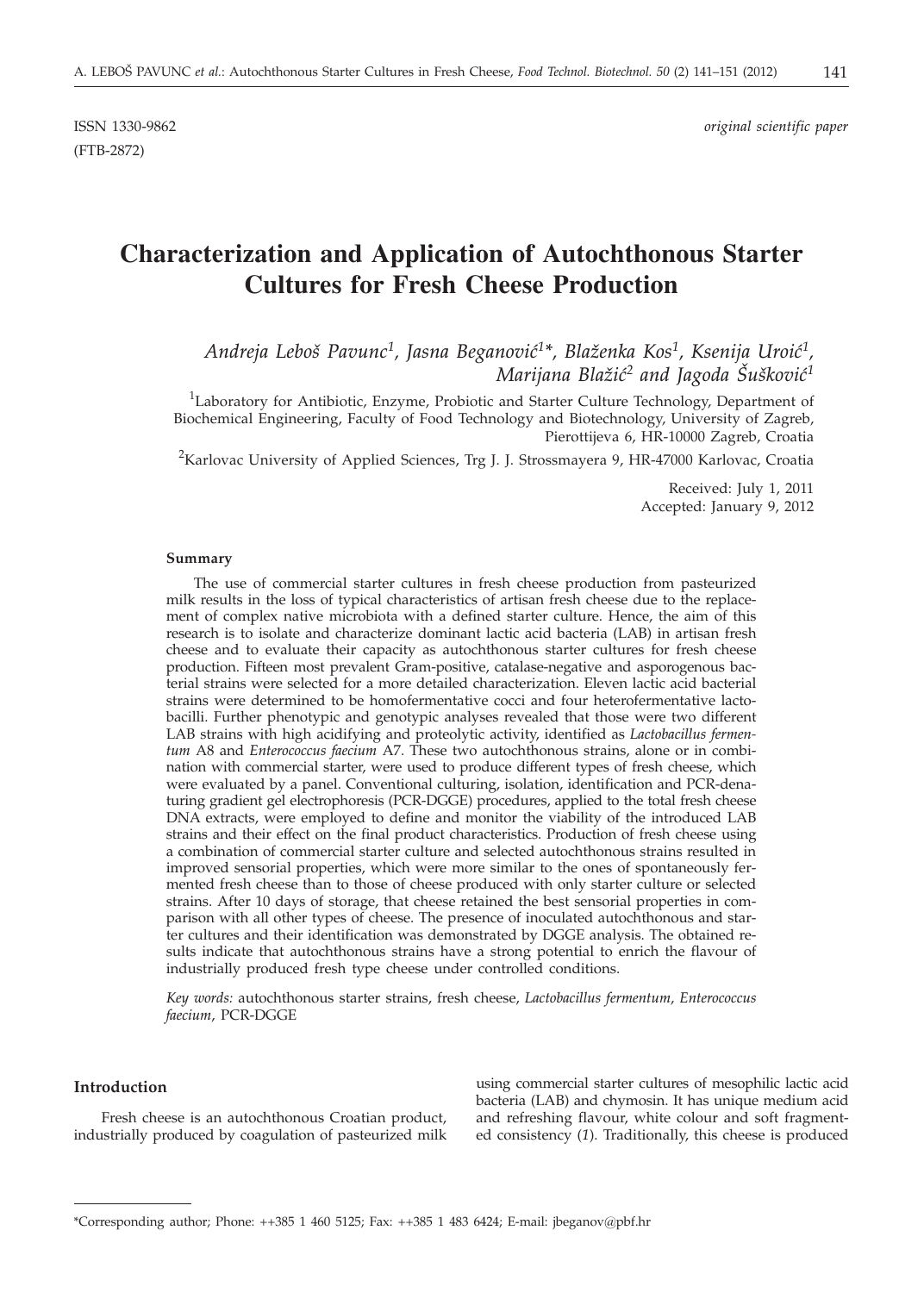from unpasteurized milk by spontaneous fermentation with autochthonous LAB during 2–3 days, in the households using simple equipment. The activity of bacteria naturally present in the milk is rather uncontrolled and unpredictable, which results in less uniform sensory characteristics and composition of the product (*2–4*). Industrial production of this kind of cheese requires pasteurization of the milk and the addition of starter cultures (*5,6*). The usage of commercial starter cultures in fresh cheese production from pasteurized milk results in the loss of typical characteristics of artisan cheese due to the replacement of the complex native microbiota with a defined starter culture (*7,8*). Hence, the application of autochthonous starter cultures consisting of LAB isolated from traditionally produced fresh soft cheese and with proven technological capabilities might guarantee improvement of product quality and, at the same time, preservation of characteristics that define the identity of traditional cheese (*6*). The interest of consumers in autochthonous cheese is growing, and the interest of small and medium enterprises (SMEs) in the development of their recognizable trade marks on Croatian and European market in the future is constantly increasing as well (*1*).

Traditionally produced fresh cheese is a valuable source of lactic acid bacteria (LAB) that represent local, geographically specific microbiota, which contributes to differences in flavour, texture and taste among types of cheese of different geographical origin. Isolation of LAB from autochthonous cheese manufactured according to the local tradition, without the addition of commercial starter culture, is the basis for selection of new strains with desirable properties for the development of autochthonous starter cultures (*3,9*).

Progress in molecular biology techniques has led to a pool of information on the natural microbial population present in artisan cheese. This can help to prevent the loss of microbial biodiversity in typical foods and consequently, the loss of a wide range of cheese types produced by different methods, whose typical features depend on local and regional traditions and indigenous microbial population present in raw milk and cheese- -making environment (*10,11*). Moreover, these data may be a helpful guideline for the selection of promising autochthonous strains of LAB in cheese production as starters for specific flavour formation or as protective cultures with bacteriocinogenic activity (*4,9,12–14*).

The majority of commercial starter strains for fresh cheese fermentation are homofermentative and were mostly selected and developed from *Lactococcus* species that initiate fermentation by producing lactic acid, which results in curd formation (*15,16*). Therefore, as the *Lactococcus* species are already well characterized as starter cultures for cheese production, the aim of this study is to isolate and characterize other autochthonous lactic acid bacteria species that could be responsible for specific sensory characteristics of traditional fresh cheese, such as pleasant, slightly acidic taste, with characteristic odour and soft fragmented consistency. De Man-Rogosa-Sharpe (MRS) growth medium was used as a selective medium for isolation of autochthonous *Lactobacillus* strains, but it is also suitable medium for other LAB that can be present in the cheese. The aim of this study is identification, characterization and finally, implementation of autochthonous starter cultures in the production of traditional fresh cheese from pasteurized milk, in order to obtain authentic aroma and foliated structure, which cannot be achieved using standard commercial starter cultures in industrial fresh cheese production.

# **Materials and Methods**

# *Enumeration and isolation of the autochthonous lactic acid bacteria*

Lactic acid bacteria were isolated from 3 types of autochthonous fresh cheese, produced traditionally in the household located in Prigorje region in Croatia. A mass of 10 g of each cheese sample was homogenized in 90 mL of sterile saline solution in the BagMixer® 400 blender (Interscience, St Nom, France) for 3 min. For microbial enumeration, cheese homogenates were serially diluted and appropriate aliquots were plated onto plate count agar (PCA) for the total bacterial count (Biolife, Milan, Italy), on M17 agar (Biolife) at 30 °C for *Lactococcus* count, and on MRS agar (Biolife) at 37 °C for *Lactobacillus* count. Plates were incubated at the appropriate temperatures for 48 h. After incubation, the plates with the colony forming units (CFU) ranging from 10 to 300 were selected for enumeration, while 50 colonies grown on MRS agar after inoculation of the highest dilution of samples were chosen for further investigations, in order to focus on dominant *Lactobacillus* bacteria responsible for milk fermentation. The chosen isolates of autochthonous LAB were maintained in the MRS broth (Biolife) containing 15 % glycerol (Alkaloid, Skopje, FYROM) at  $-80$  °C.

## *Phenotypic characterization of autochthonous LAB*

All isolates were subjected to the following microbiological and physiological/biochemical tests: cell morphology, Gram staining, catalase test using  $3\%$  H<sub>2</sub>O<sub>2</sub> (Kemika, Zagreb, Croatia), spore formation, gas production from glucose in MRS broth containing inverted Durham tubes, growth at different temperatures (10, 15 and 45 °C) and different NaCl concentrations (40 and 65 g/L) (Kemika).

The pH value of the cell-free culture supernatants of isolated strains after overnight incubation in MRS broth at 37 °C was measured by pH meter (Metrohm, Herisau, Switzerland). The concentration of lactic acid in the cell- -free supernatants of isolated strains was evaluated by commercial D- and L-lactic acid determination kit (test- -combination D-lactic acid/L-lactic acid UV method; Roche Diagnostics GmbH, Mannheim, Germany).

In order to determine the acidifying activity, overnight cultures were inoculated into 10 % by mass per volume of skimmed milk (Dukat, Zagreb, Croatia) and incubated at 37 °C. Lactic acid production and decrease in pH values were recorded after 4 and 24 h of incubation.

Proteolytic activity of the isolated strains was assessed by agar-well diffusion test on MRS agar containing 1.5 % by mass per volume of skimmed milk. Isolates to be tested for proteolytic activity were recovered in MRS broth after overnight incubation at 37 °C. Subsequently, MRS agar containing 1.5 % by mass per volume of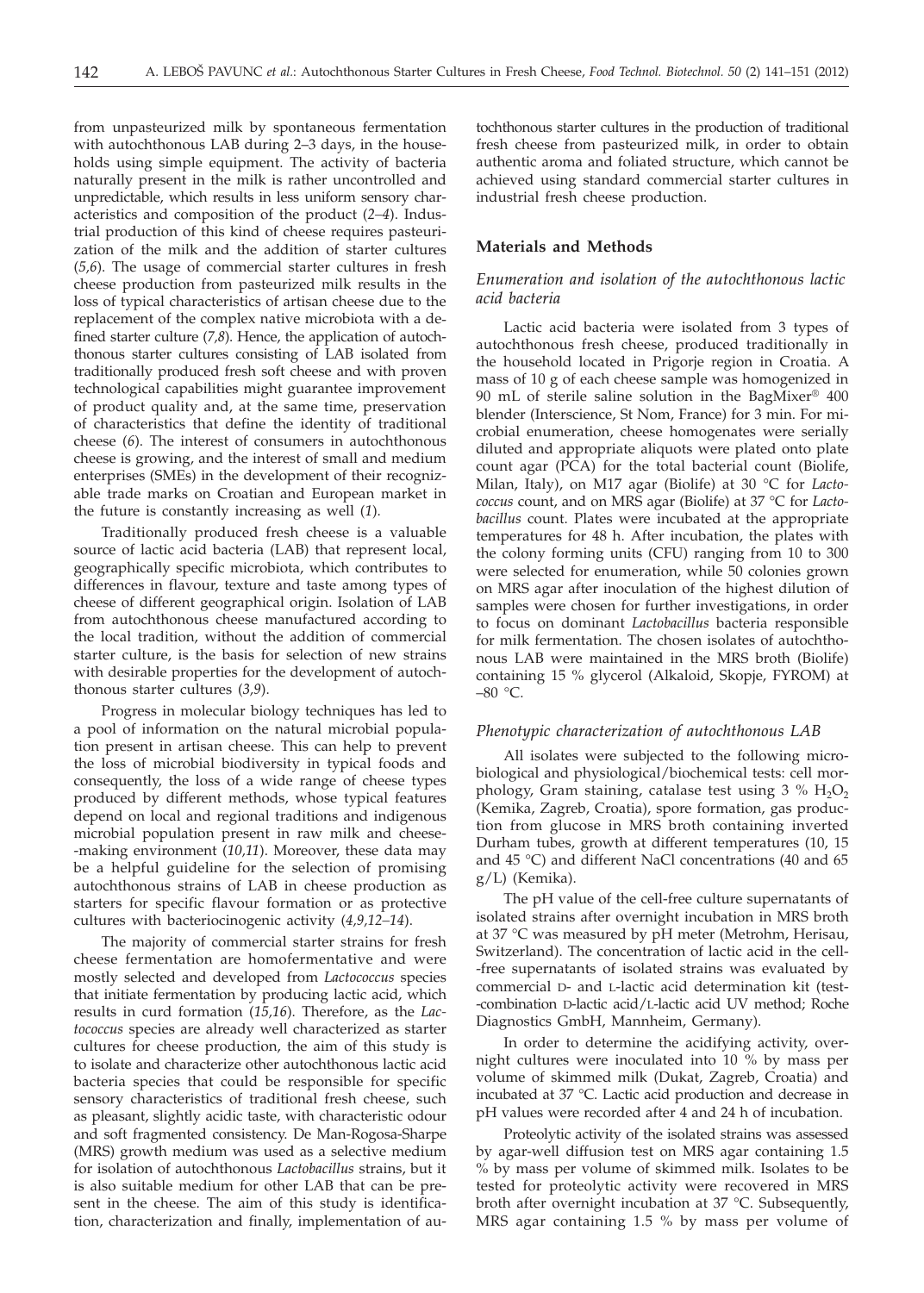skimmed milk was inoculated with 50 µL of the overnight culture in duplicate, in the wells of 7 mm in diameter, and incubated at room temperature. Clear zones around the inoculated wells appeared after casein hydrolysis as a result of proteolytic activity of the tested isolates and were measured after 4 and 16 h of incubation.

The ability of isolated presumptive LAB to ferment various carbohydrates was determined using API 50 CHL for lactobacilli and API 20 Strep for enterococci (bio-Mérieux, Marcy l'Etoile, France), performed according to the manufacturer's instructions.

#### *SDS-PAGE of whole cell proteins*

The whole cell protein extracts were essentially prepared according to Sánchez *et al.* (*17*). The prepared protein extracts were analyzed by sodium dodecyl sulphate polyacrylamide gel electrophoresis (SDS-PAGE) using 10 % polyacrylamide gel. Protein bands were visualized by staining with Comassie Brilliant Blue (Sigma-Aldrich, St. Louis, MO, USA).

# *Genotypic characterization of the autochthonous LAB*

## PCR with genus-specific primers

Genomic DNA was prepared according to Frece *et al.* (*18*). Based on the preliminary phenotypic identification, polymerase chain reactions (PCR) were performed with *Lactobacillus* (*19*) and *Enterococcus* (*20*) genus-specific primers. Reaction mixtures and PCR programs were performed according to the cited authors.

# DNA fingerprinting using AFLPTM

Identification of the isolated autochthonous LAB was performed using amplified fragment length polymorphism (AFLPTM) method provided by Belgian Co-ordinated Collections of Microorganisms/Laboratory for Microbiology (BCCM/LMG, University of Ghent, Ghent, Belgium) identification service.

DNA isolation was peformed according to Gevers *et al.* (*21*). Purified total DNA was digested using restriction enzymes *Taq*I, a 4-base cutter and *Eco*RI, a 6-base cutter. Adaptor 5´-CTCGTAGACTGCGTACC-3´ 3´-CTGA-CGCATGGTTAA-5´ was used with restriction enzyme *Eco*RI, and adaptor 5´-GACGATGAGTCCTGAC-3´ 3´-TA-CTCAGGACTGGA-5´ with restriction enzyme *Taq*I. PCR primers EO1 (5´-GACTGCGTACCAATTCA-3´)/T11 (5´-GTTTCTTATGAGTCCTGACCGAA-3´) were specially hybridized to the adaptor ends of the restriction fragments. PCR products were analyzed in ABI PRISM® 3130XL Genetic Analyzer (Applied Biosystems, Foster City, CA, USA). The resulting electrophoretic patterns were normalized and subjected to a band pattern recognition procedure using the GeneMapper v. 4.0 software (Applera, Norwalk, CT, USA). Normalized tables of peaks, containing fragments of 20 to 600 base pairs, were transferred to BioNumerics<sup>TM</sup> v. 4.61 software (Applied Maths, Ghent, Belgium). For numerical analyses, data interval was delineated between the 40- and 580-bp bands of the internal size standard. The obtained DNA profiles of autochthonous strains were compared with the reference profiles of the lactic acid bacterium taxa from BCCM

collection. Clustering of the patterns was done using the Dice coefficient and the UPGMA algorithm.

PCR with primers for proteolytic activity

Genomic DNA was prepared according to Frece *et al.* (*18*). Amplification of two cell envelope-associated proteinase genes, *prtH2* and *prtH*, was performed according to Genay *et al.* (*22*) using primers listed in Table 1. Each PCR was carried out in a final volume of 20 µL containing 1.25 U of *Taq* DNA polymerase, 20 ng of genomic DNA, each deoxynucleoside triphosphate at concentration of 200 µmol/L and each primer at concentration of 25 µmol/L. After the first denaturation step at 95  $\degree$ C for 4 min, the mixture was subjected to 30 cycles of three steps of 30 s (95, 58 and 72 °C). Final extension was carried out at 72 °C for 10 min. PCR products were checked on a 1.5 % (mass per volume) agarose gel by DNA electrophoresis at 100 V for 45 min.

Table 1. Sequences of primers for the detection of *prtH* and *prtH2* genes by PCR according to Genay *et al.* (*22*)

| Primer         | Sequence $(5'$ -3')         |
|----------------|-----------------------------|
| PrtH-for-1     | GGTACTTCAATGGCTTCTCC        |
| PrtH-rev-1     | GATGCGCCATCA ATCTTCTT       |
| PrtH-for-3     | CTCAGCACCAGGTGGACATA        |
| PrtH-for-2     | <b>CGATGATAATCCTAGCGAGC</b> |
| $PrtH-rev-2$   | TGGCAGAACCTGTGCCTA          |
| PrtH2-for-1    | CCAGCTA ATA ATCA AGACCA     |
| PrtH2-rev-1    | <b>AACAGCATATTGAACTGCTC</b> |
| PrtH2-for-2    | GAAGACAAGGTGCTGGTCAA        |
| $PrtH2-rev-2$  | <b>TAGCATTTTGGTCAAAGACA</b> |
| $PrtH2$ -for-3 | <b>GTTGGTGCCGCAACTAAATC</b> |

PCR-DGGE analysis of the total cheese DNA extracts

Isolation of genomic DNA from cheese samples after 10 days of storage at 4 °C and denaturing gradient gel electrophoresis (DGGE) in 30–60 % denaturating gradient were performed according to Cocolin *et al.* (*23*).

# *Lyophilisation of isolated lactic acid bacteria for the production of fresh cheese*

A volume of 10 mL of overnight cultures in MRS broth was collected by centrifugation (10 000 rpm for 20 min), then the cells were washed and resuspended in 1 mL of 10 % (by mass per volume) skimmed milk as lyoprotector. After that the cells were frozen at –80 °C and then lyophilized in Christ Alpha 1–4 benchtop freeze dryer (B. Braun Biotech International, Christ, Melsungen, Germany).

### *Production of fresh cheese samples*

In total, four different fresh cheese samples were analyzed: cheese produced using commercial starter culture, cheese produced using selected autochthonous strains *Lactobacillus fermentum* A8 and *Enterococcus faecium* A7, and cheese made with the combination of commercial culture and selected autochthonous strains, while spontaneously fermented cheese from artisan household served as a control. Before adding commercial starter or selected autochthonous strains, 20 L (5 L for each cheese type)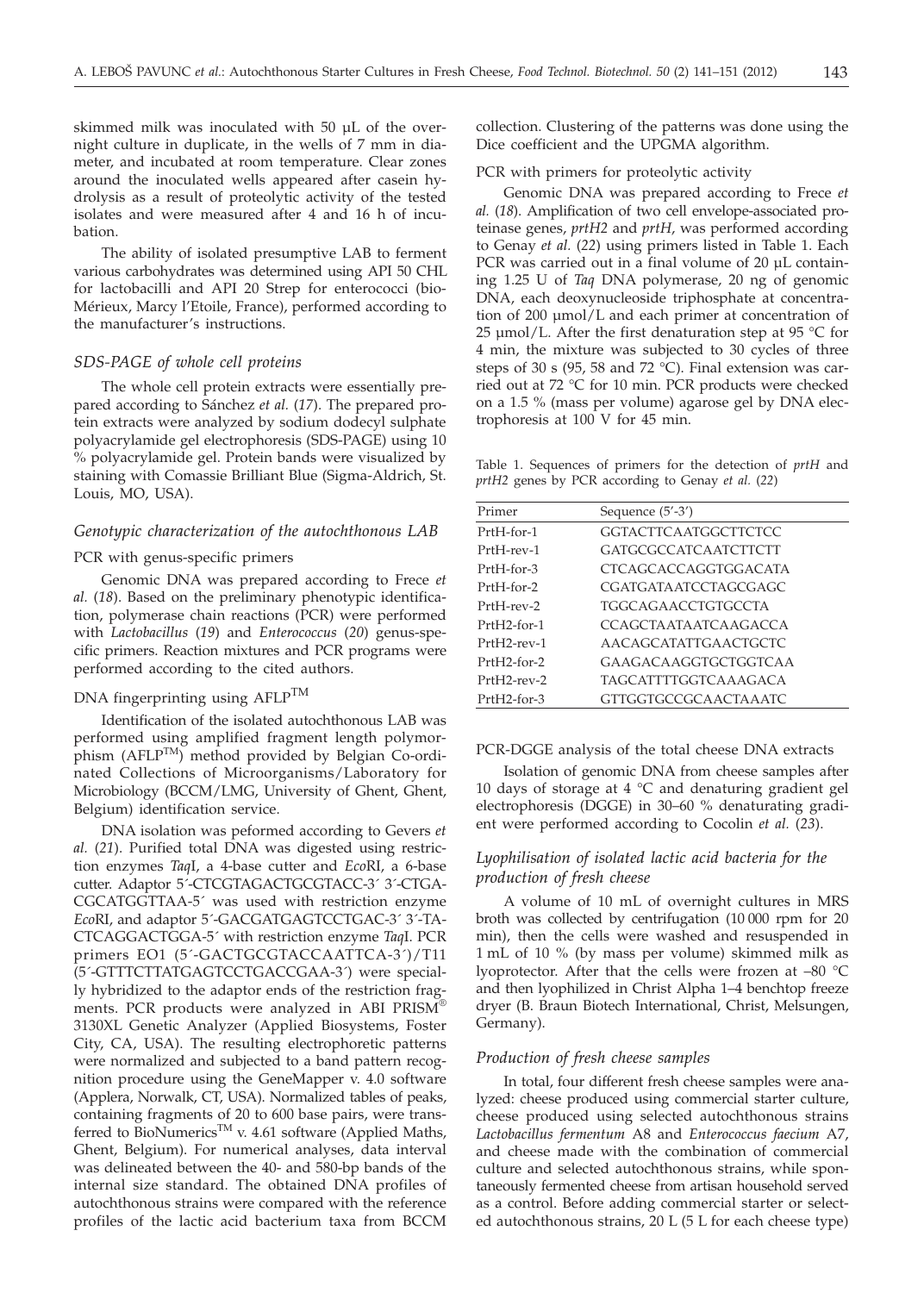of cow's milk were pasteurized at 65 °C during 30 min. After cooling to 24  $\degree$ C, the milk was inoculated with 2 % commercial starter culture CHN22 (*Lactococcus lactis* ssp. *lactis*, *Lactococcus lactis* ssp. *cremoris, Lactococcus lactis* ssp. *lactis* biovar. *diacetylactis* and *Leuconostoc mesenteroides* ssp. *cremoris*), with 2 % of lyophilized *L. fermentum* A8 and *E. faecium* A7 cells or with the combination of 1 % commercial starter culture CHN22 and 1 % of lyophilized *L. fermentum* A8 and *E. faecium* A7. Coagulation was induced by adding commercially available rennet 0.014 g/L (Maxiren® 150, DSM Food Specialties, Montpellier, France). Milk was allowed to curdle at room temperature for 16 h. The curd was cut at pH=4.4–4.8 and left to rest for 30 min. After resting, the curd was subjected to moulding and percolation at room temperature. Produced cheese samples were stored at 4 °C for 10 days.

# *Physicochemical and sensory evaluation of cheese samples*

Chemical composition of each cheese sample was determined by the following standard methods: dry matter by standard drying method at 105 °C, milk fat content by Van Gulik method (*24*), and total protein content by Kjeldahl method (*25*). pH decrease in cheese samples was measured with pH meter (Methrom) and acidity was expressed according to Soxhlet-Henkel (°SH). Cheese yield was determined by the mass of the produced cheese samples and calculated according to the quantity of used raw material (milk), while syneresis was expressed in percentage (*26*). Sensory evaluation (appearance, consistency, colour, odour and taste) of the produced cheese samples was done by a panel consisting of 5 members using weighted point method (*27*).

# *Viability of lactic acid bacteria in the fresh cheese samples during storage*

Each cheese sample (10 g) was homogenized in 90 mL of sterile saline solution for 3 min in a BagMixer® 400 blender (Interscience). Cheese homogenates were serially diluted and appropriate aliquots were plated on certain media. Cheese produced with *Enterococcus faecium* A7 and *Lactobacillus fermentum* A8 strains and cheese produced with a combination of commercial starter culture and *E. faecium* A7 and *L. fermentum* A8 strains were plated on MRS agar and incubated at 45 °C to enumerate *E. faecium* A7 and *L. fermentum* A8 cells. Diluted samples of the cheese produced with commercial starter culture alone or in combination with *E. faecium* A7 and *L. fermentum* A8 strains were additionally plated on M17 medium at 30 °C to enumerate mesophilic bacteria from the commercial starter culture. Spontaneously produced cheese was also plated on both media. Plates were incubated for 48 h. After the incubation, the plates with a number of CFU ranging from 10 to 300 were selected for enumeration.

#### *Statistical analyses*

Statistically significant differences among the treatments were determined by the analysis of variance (ANOVA) using STATISTICA v. 9 (*28*). *Post hoc* Duncan's multiple range test was used as a guide for pair comparisons of the treatment mean values. The differences

between treatments that were subsequently described as being significant were determined at p*<*0.05.

#### **Results and Discussion**

In this study, traditionally produced fresh cheese samples from Prigorje region of Croatia were examined for the total bacterial count, which averaged  $9.10^7$  CFU/g, then for *Lactococcus* strain count with the average of 3·105 CFU/g on M17 agar plates, and for *Lactobacillus* species count with the average of  $2.10^7$  CFU/g on MRS agar plates. MRS is commonly used selective medium for *Lactobacillus* strains but it is also appropriate for the growth of some other lactic acid bacteria, like *Enterococcus* and *Leuconostoc*.

Fifteen isolates that reduced the pH value of the MRS broth media after overnight incubation below pH=5 and produced lactic acid in the concentration higher than 9 g/L were chosen among 50 isolates tested for further study (data not shown). Production of lactic acid is desirable property as it influences the fresh flavour of the cheese curd and causes curd shrinkage, enables better water separation and provides appropriate curd texture and conditions for the formation of specific cheese aroma (*29*). Microscopy of the isolates has revealed 11 cocci and 4 rod-shaped bacteria, which is in agreement with the literature reporting higher number of cocci than rods in fresh cheese not subjected to ripening, because the number of lactobacilli increases with ripening time (*30*). All eleven coccus isolates were described as Gram-positive, catalase-negative and non- -spore forming, without the ability of  $CO<sub>2</sub>$  production from glucose and were thus considered homofermentative. Isolated cocci were initially and preliminary identified as enterococci because of their possibility to grow at 10 and 45  $\degree$ C and also in the presence of 6.5  $\%$  (by mass per volume) NaCl. Four rod-shaped isolates were identified as heterofermentative lactobacilli since they are Gram-positive, catalase-negative and non-spore forming bacteria that can produce  $CO<sub>2</sub>$  from glucose.

SDS-PAGE of whole cell proteins derived from 15 chosen isolates was performed within the phenotypic characterization (data not shown). Comparison of the protein profiles of those isolates indicated that there are probably two different bacterial strains, showing identical whole-cell protein profile for all identified enterococci (11 isolates) on the one hand, and also identical profile for rod-shaped isolates (4 isolates) on the other hand. As they were isolated from the highest decimal dilution of cheese samples, it was presumed that these two strains were predominant in the microbiota of chosen fresh cheese samples. One representative of enterocooci, marked A7, and one of lactobacilli, marked A8, were chosen for further study. Phenotypic characterization of the isolated strains was done by API tests (API 50 CHL for lactobacilli and API 20 Strep for enterococci). Strain A7 was identified as *Enterococcus faecium* and strain A8 as *Lactobacillus fermentum,* with 84.6 and 92.7 % similarity with the species from the API system database, respectively.

To avoid possible misclassification, phenotypic methods were supported with genotypic methods for the reliable identification. According to the results of microbio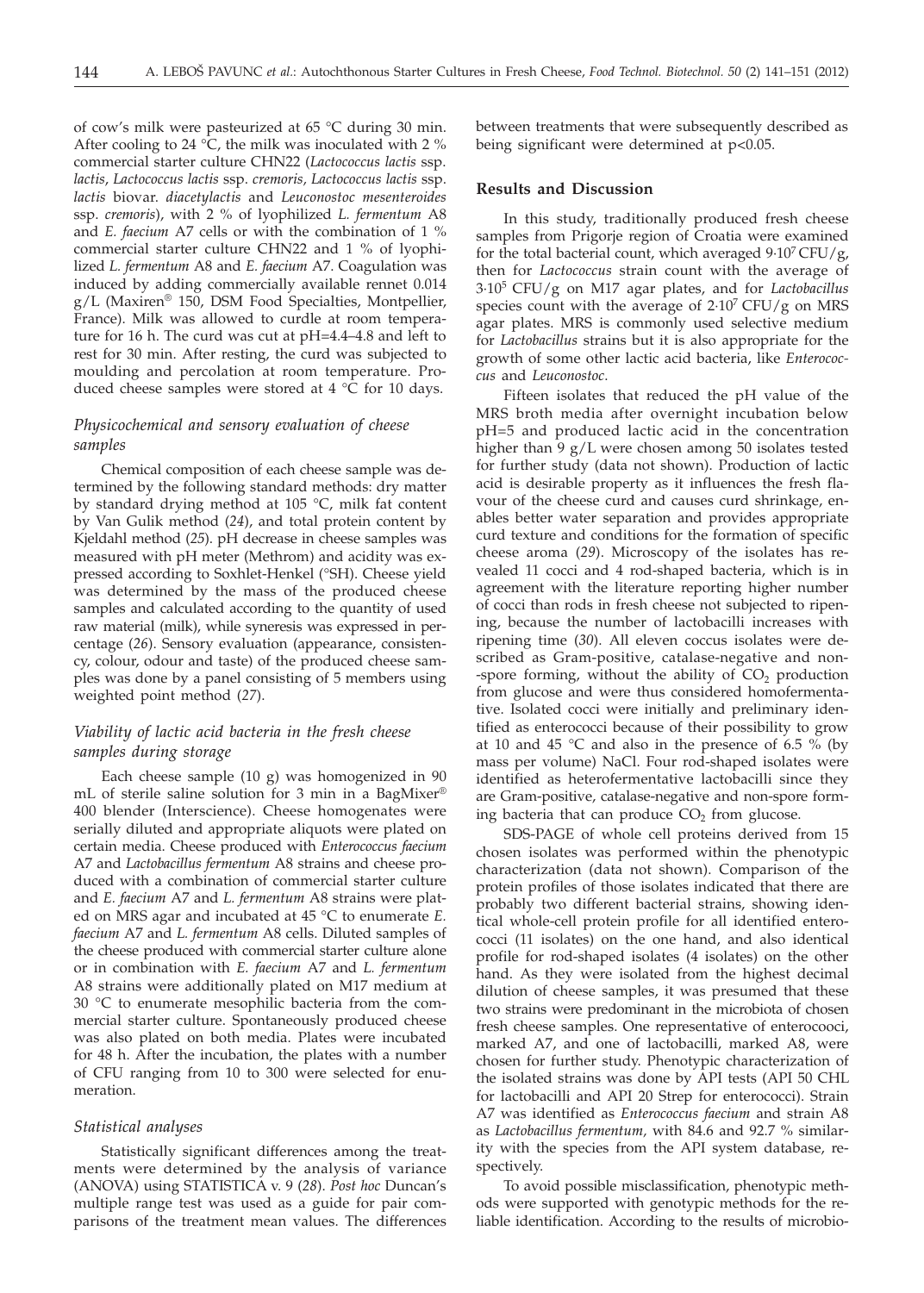logical and physiological/biochemical tests, identification on the genus level was verified and confirmed by PCR using primers specific for *Lactobacillus* and *Enterococcus* genera (data not shown). Bulut *et al.* (*15*) also isolated high percentage of strains of enterococci from traditional type of Turkish cheese from Central Anatolia. In Mediterranean type of cheese, enterococci are present at concentration of  $10^7$  CFU/g and it is shown that they have beneficial effects on the flavour development in many types of cheese (*16,31*).

DNA fingerprinting using AFLPTM was applied for identification at species level and dendrograms of cluster analyses are presented in Fig. 1. Identification of cheese isolates was quite straightforward since there was a good correlation between the results of API test and AFLP analysis. However, the carbohydrate fermentation pattern obtained by API test can be affected by experimental conditions such as incubation time and temperature, and hence is limited in terms of its discriminating ability and

accuracy. In contrast, molecular methods such as AFLP offer the advantage of having a high level of taxonomic resolution at species or subspecies level (*32*).

In order to incorporate the identified lactic acid bacteria *E. faecium* A7 and *L. fermentum* A8 as autochthonous starter cultures for fresh cheese production, it was necessary to examine metabolic activity of these strains in skimmed milk by measuring the pH and lactic acid concentration produced during 16 h of incubation (Table 2). Both strains displayed coagulation properties, lowering the pH value of skimmed milk below 5.0 after 4 h of incubation, whereby strain *E. faecium* A7 decreased the pH value for 0.23 units more in comparison with *L. fermentum* A8. However, after 16 h of incubation, pH was equal for both strains showing the value reduced for approx. 2.1 units. Faster acidifying ability of *E. faecium* A7 at the very start of incubation is in agreement with the results of Bulut *et al*. (*15*), who compared the acidifying profiles of lactococci, enterococci and lactobacilli.



**Fig. 1.** Computer-generated profiles of: a) *Enterococcus faecium* A7 (ID 11742), reference strains of *Enterococcus faecium* from BCCM and phylogenetically related species; b) *Lactobacillus fermentum* A8 (ID11741), reference strains of *Lactobacillus fermentum* from BCCM and phylogenetically related species, and a dendrogram of the cluster analyses of these profiles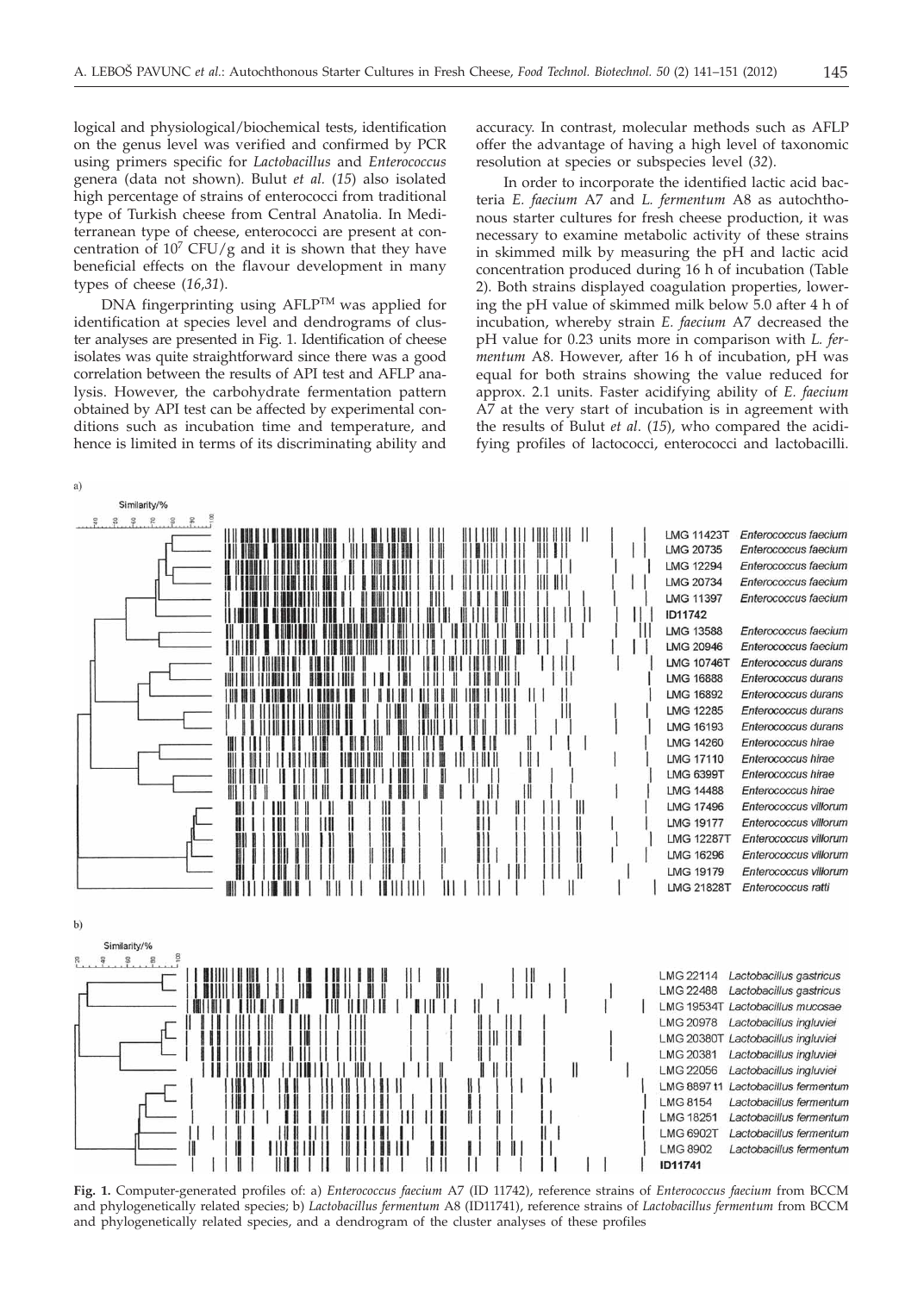| Activity in skimmed milk     | Incubation time/h | E. faecium A7       | L. fermentum A8       |  |
|------------------------------|-------------------|---------------------|-----------------------|--|
| $\Delta pH$                  |                   | $(0.8 \pm 0.05)^a$  | $(0.57 \pm 0.08)^{b}$ |  |
|                              | 16                | $(2.1 \pm 0.14)^a$  | $(2.11\pm0.12)^a$     |  |
| $\gamma$ (lactic acid)/(g/L) |                   | $(4.14\pm0.09)^a$   | $(3.78 \pm 0.19)^{b}$ |  |
|                              | 16                | $(7.94\pm0.29)^{b}$ | $(8.74 \pm 0.28)^a$   |  |
| Proteolytic activity*        |                   | $(10.0 \pm 0.5)^a$  | $(10.0 \pm 1.0)^a$    |  |
|                              | 16                | $(15.0 \pm 1.0)^b$  | $(19.0 \pm 1.5)^a$    |  |

Table 2. pH changes and lactic acid concentrations in skimmed milk inoculated with autochthonous strains *Enterococcus faecium* A7 and *Lactobacillus fermentum* A8 and their proteolytic activity determined on the MRS agar with the addition of 1.5 % (by mass per volume) of skimmed milk after incubation at room temperature

**\***clear zone diameter (in mm)

Values are mean±standard deviations of results from three separate experiments

Values concerning certain parameter in the same row having different letters in superscript differ significantly  $(p<0.05)$ 

Their results revealed that pH value determined in milk decreased sharply between the 3rd and 6th hour of incubation for lactococci, after which it slowed down for the enterococci, while lactobacilli displayed the slowest acidifying activity. Furthermore, *E. faecium* A7 produced 0.36 g/L more lactic acid than *L. fermentum* A8 after 4 h of incubation in skimmed milk, but at the end of incubation, *L. fermentum* A8 produced 0.8 g/L more lactic acid (Table 2). These results are supported with literature data which report that lactobacilli produce more lactic acid than enterococci, although more slowly (*15*). Besides lactic acid production, bacteriocin production by enterococci could also be beneficial because of the growth inhibition of some food pathogens, if it does not inhibit the applied starter cultures. Some preliminary results suggest that bacteriocinogenic activity of *Enterococcus faecium* A7 should be further examined. Antibacterial activity together with other desirable technological and metabolic properties is the main reason to suggest enterococci as part of a defined starter culture for fresh cheese production, as well as for production of different European types of cheese (*15,33*).

Since milk does not contain appropriate quantity of free amino acids and low molecular peptides that are necessary for growth of lactic acid bacteria, in order to hydrolyze milk proteins to the amino acids and peptides they need to have an active system of proteinases (*22*, *34*). Although the production of fresh cheese does not include ripening and the main function of lactic acid bacteria is the production of lactic acid from lactose, products of milk protein degradation (such as casein) are important flavour compounds or flavour precursors. It has clearly been demonstrated that there is a broad differentiation in the activity and specificity of proteolytic enzymes from different LAB species or even strains, which can contribute to specific sensory properties of cheese (*7,9,16*). Proteolytic activity of bacterial strains *E. faecium* A7 and *L. fermentum* A8 was examined using the diffusion test in agar wells containing skimmed milk. The appearance of clear zones in skimmed milk agar around the inoculated strains was the indicator of casein hydrolysis (Table 2). Proteolytic activity was observed already after 4 h of incubation and it was equal for both of the strains, reaching zone diameter of about 10 mm in size. Moreover, zone diameters were increased as the incubation proceeded, which could be attributed to the continuous proteolytic activity of each strain. After 16 h of

incubation, clear zone around strain *L. fermentum* A8 was increased for additional 4 mm compared to the zone around *E. faecium* A7, probably due to better proteolytic activity of *L. fermentum* A8 under given conditions. Furthermore, the presence of the cell envelope-associated proteinases PrtH and PrtH2 for the degradation of milk casein, originally identified in *Lactobacillus helveticus* strains, was examined in *E. faecium* A7 and *L. fermentum* A8 strains using six pairs of primers. PrtH proteinases are the most extensively studied proteolytic system in *Lactobacillus* species with up to 45 % similarity to the lactococcal PrtP proteinases (*22*). As shown in Fig. 2, strain *E. faecium* A7 exhibited bands corresponding to the *prtH2* gene using all three PrtH2 sets of primers, while *L. fermentum* A8 exhibited no such bands. Although the probability to obtain a PCR product with chosen primers in other genera or species is considered to be very low, positive signals indicate the presence of proteinase genes, similar to the ones present in some *Lactobacillus* strains, in the examined *Enterococcus* strain. As this is the first report about the presence of *prtH* genes that are known as proteolytic system of *Lactobacillus* species in *Enterococcus* strain, further studies are needed to clarify proteolytic profile of the examined strain.



**Fig. 2.** Products of PCR for *E. faecium* A7 (lanes 1, 5 and 9), *L. fermentum* A8 (lanes 2, 6 and 10)*, L. plantarum* H13 as negative control (lanes 3, 7 and 11) and water as negative control (lanes 4, 8 and 12) with PrtH2-for-1/PrtH2-rev-1 (lanes 1–4), PrtH2- -for-2/PrtH2-rev-2 (lanes 5–8) and PrtH2-for-3/PrtH2-rev-2 (lanes 9–12) sets of primers. S=standard l-*Hind*III and Gene ruler 100 bp

To examine the capacity of autochthonous strains *E. faecium* A7 and *L. fermentum* A8 as starter cultures, two different samples of fresh cheese were produced, one with *E. faecium* A7 and *L. fermentum* A8 and another with a combination of these strains and commercial starter cul-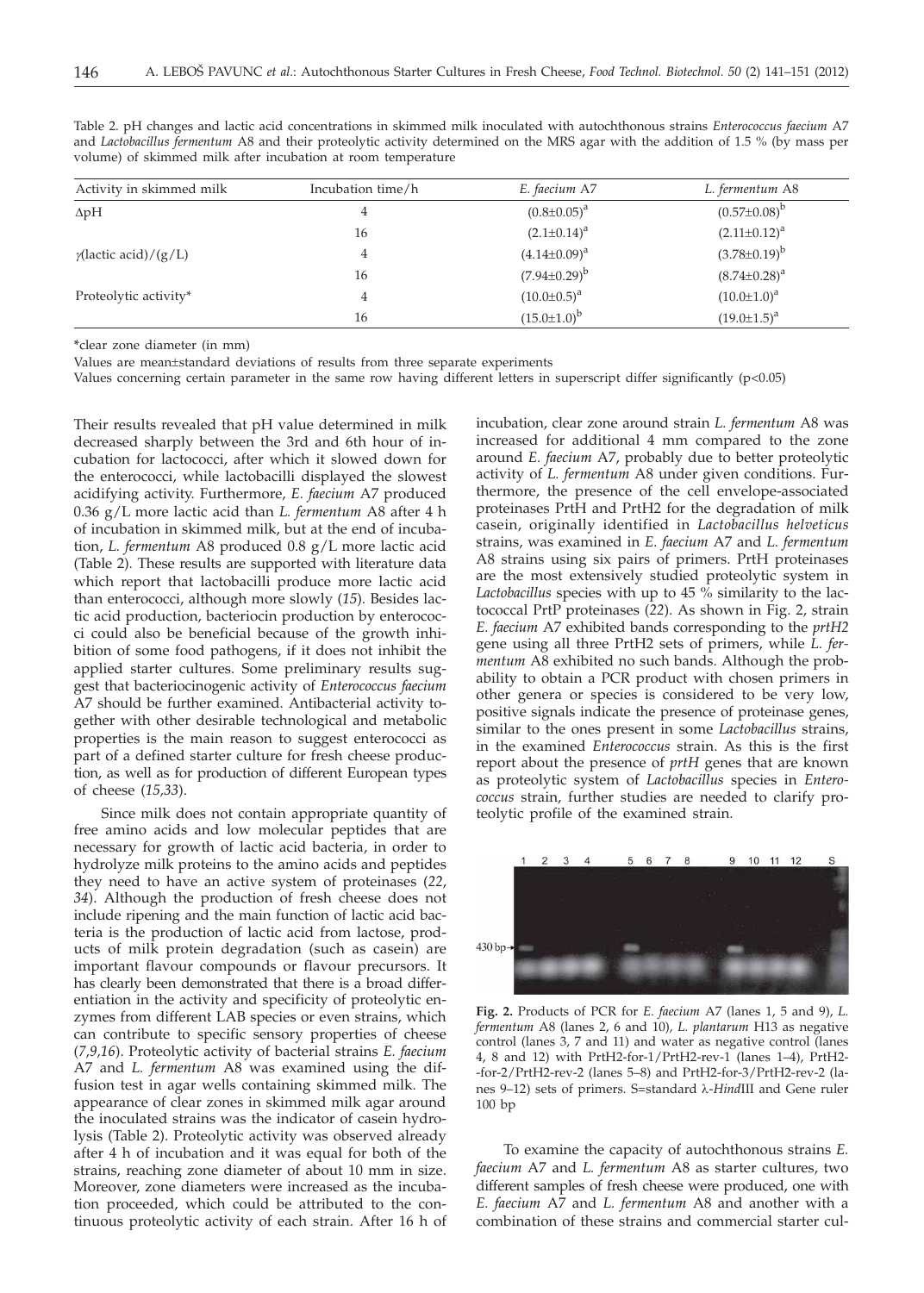tures. Produced cheese samples were compared with the one produced only with the addition of commercial starter culture and also with the traditional one, produced without the addition of starter cultures. Chemical composition and yield of all produced fresh cheese types are presented in Table 3. Dry matter of all produced cheese types is common for fresh cheese and according to milk fat content they all belong to low fat cheese types (*35*). Nevertheless, cheese produced with bacterial strains *E. faecium* A7 and *L. fermentum* A8 was significantly different from the other produced cheese types in terms of higher content of dry matter (approx. 13.8 %) and milk fat (approx. 2.65 %), and lower content of proteins (approx. 4.3 %) and yield (approx. 6.58 %). Additionally, cheese produced with commercial starter culture slightly differed from the traditional cheese and the one produced with the combination of *E. faecium* A7 and *L. fermentum* A8 strains and commercial starter culture in terms of higher dry matter content (approx. 6.3 %) and lower yield (4.2 %). However, there were no significant differences in physical and chemical parameters between the traditional cheese and the one produced with the combination of *E. faecium* A7 and *L. fermentum* A8 strains and commercial starter culture after production and after the 1st day of storage (Tables 3 and 4). The values of the chemical parameters and yield of investigated cheese samples were similar to the literature data for fresh cheese (*5*,*36,37*). However, it is important to note that the composition of artisan fresh cheese varies within a broad range due to the differences in the composition of raw milk and processing parameters (*5*)*.*

Changes in pH, acidity, syneresis and mass of produced fresh cheese samples during 10 days of storage are presented in Table 4. The pH values for all cheese samples corresponded to the value relevant for fresh cheese (approx. 4.47), except for the one produced with bacterial

| Cheese sample     | $w$ (dry matter)     | $w$ (proteins)*      | $w$ (milk fat)*        | Yield                  |
|-------------------|----------------------|----------------------|------------------------|------------------------|
|                   | g/100 g              | g/100 g              | g/100 g                | $\%$ , m/V             |
| $A7+A8$           | $(35.7 \pm 2.1)^c$   | $(54.62 \pm 3.08)^b$ | $(18.21 \pm 1.96)^a$   | $(27.0 \pm 2.04)^a$    |
| CHN <sub>22</sub> | $(28.2 \pm 1.1)^{b}$ | $(68.44\pm4.61)^a$   | $(14.89 \pm 1.77)^{b}$ | $(26.18 \pm 1.57)^a$   |
| $A7+A8+CHN22$     | $(22.5 \pm 1.6)^a$   | $(70.22 \pm 5.13)^a$ | $(17.33 \pm 1.33)^a$   | $(22.39\pm1.84)^{b}$   |
| spontaneous       | $(21.3 \pm 1.3)^a$   | $(70.89 \pm 3.76)^a$ | $(17.84 \pm 0.94)^a$   | $(20.01 \pm 1.02)^{b}$ |

Table 3. Chemical composition and yield of produced fresh cheese samples

\*per mass of dry matter

A7+A8=fresh cheese produced with autochthonous strains *E. faecium* A7 and *L. fermentum* A8 from pasteurised milk; CHN22=fresh cheese produced with commercial starter culture CHN22 from pasteurised milk; A7+A8+CHN22=fresh cheese produced with *E. faecium* A7, *L. fermentum* A8 and commercial starter culture CHN22 from pasteurised milk; spontaneous=spontaneously produced fresh cheese from unpasteurised milk

Values are mean±standard deviations of results from three separate experiments

Values in the same column having different letters in superscript differ significantly (p<0.05)

Table 4. Changes in acidity, syneresis and mass of the produced fresh cheese samples during 10 days of storage at 4 °C

| Storage/day    | Cheese sample     | Acidity/°SH             | pH                  | Syneresis/%           | Mass/g                  |
|----------------|-------------------|-------------------------|---------------------|-----------------------|-------------------------|
|                | $A7+A8$           | $(50.33\pm0.58)^{b}$    | $(5.15 \pm 0.04)^b$ | $(29.40 \pm 1.5)^{a}$ | $(400.23 \pm 10.20)^c$  |
|                | CHN <sub>22</sub> | $(54.67 \pm 0.58)^a$    | $(4.46\pm0.02)^a$   | $(24.90 \pm 2.1)^a$   | $(447.84 \pm 18.40)^b$  |
| $\mathbf{1}$   | $A7+A8+CHN22$     | $(53.67 \pm 0.58)^a$    | $(4.49 \pm 0.04)^a$ | $(26.50 \pm 2.3)^a$   | $(523.69 \pm 15.70)^a$  |
|                | spontaneous       | $(54.00 \pm 1.00)^a$    | $(4.47 \pm 0.05)^a$ | $(27.80 \pm 3.7)^a$   | $(540.00 \pm 20.40)^a$  |
|                | $A7+A8$           | $(50.67 \pm 0.58)^b$    | $(5.13\pm0.03)^b$   | $(11.60 \pm 0.5)^a$   | $(353.80 \pm 3.99)^c$   |
|                | CHN <sub>22</sub> | $(55.00 \pm 1.00)^a$    | $(4.45 \pm 0.03)^a$ | $(7.60\pm0.6)^{b}$    | $(413.80\pm5.37)^b$     |
| $\overline{4}$ | $A7+A8+CHN22$     | $(54.00\pm0)^{a}$       | $(4.49\pm0.03)^a$   | $(8.50\pm0.5)^{b}$    | $(479.18 \pm 5.24)^a$   |
|                | spontaneous       | $(55.30 \pm 1.15)^a$    | $(4.46 \pm 0.02)^a$ | $(10.42 \pm 1.2)^a$   | $(483.73 \pm 12.75)^a$  |
|                | $A7+A8$           | $(52.00 \pm 1.00)^c$    | $(5.11\pm0.05)^{b}$ | $(9.50 \pm 0.8)^a$    | $(320.19 \pm 6.30)^c$   |
|                | CHN <sub>22</sub> | $(55.33 \pm 1.15)^{ab}$ | $(4.45 \pm 0.02)^a$ | $(3.20 \pm 0.5)^{b}$  | $(400.56 \pm 4.14)^{b}$ |
| 6              | A7+A8+CHN22       | $(54.67 \pm 0.58)^b$    | $(4.48\pm0.05)^{a}$ | $(4.40\pm0.8)^{b}$    | $(458.09 \pm 7.64)^a$   |
|                | spontaneous       | $(57.33 \pm 1.15)^a$    | $(4.43\pm0.03)^{a}$ | $(8.30 \pm 1.1)^a$    | $(443.58 \pm 10.64)^a$  |
| 10             | $A7+A8$           | $(52.67 \pm 0.58)^c$    | $(5.10 \pm 0.04)^c$ | $(8.10 \pm 0.4)^a$    | $(294.25 \pm 2.86)^d$   |
|                | CHN <sub>22</sub> | $(56.33 \pm 1.15)^b$    | $(4.43\pm0.03)^{b}$ | $(3.20 \pm 0.3)^b$    | $(387.74 \pm 2.40)^c$   |
|                | A7+A8+CHN22       | $(55.33 \pm 1.15)^b$    | $(4.47\pm0.04)^{b}$ | $(4.00\pm0.5)^{b}$    | $(439.77 \pm 4.56)^a$   |
|                | spontaneous       | $(63.33 \pm 0.58)^a$    | $(4.31\pm0.05)^a$   | $(7.70 \pm 0.5)^a$    | $(409.42\pm4.43)^{b}$   |

For description of cheese samples see Table 3

Values are mean±standard deviations of results from three separate experiments

Values in the same column having different letters in superscript differ significantly (p<0.05)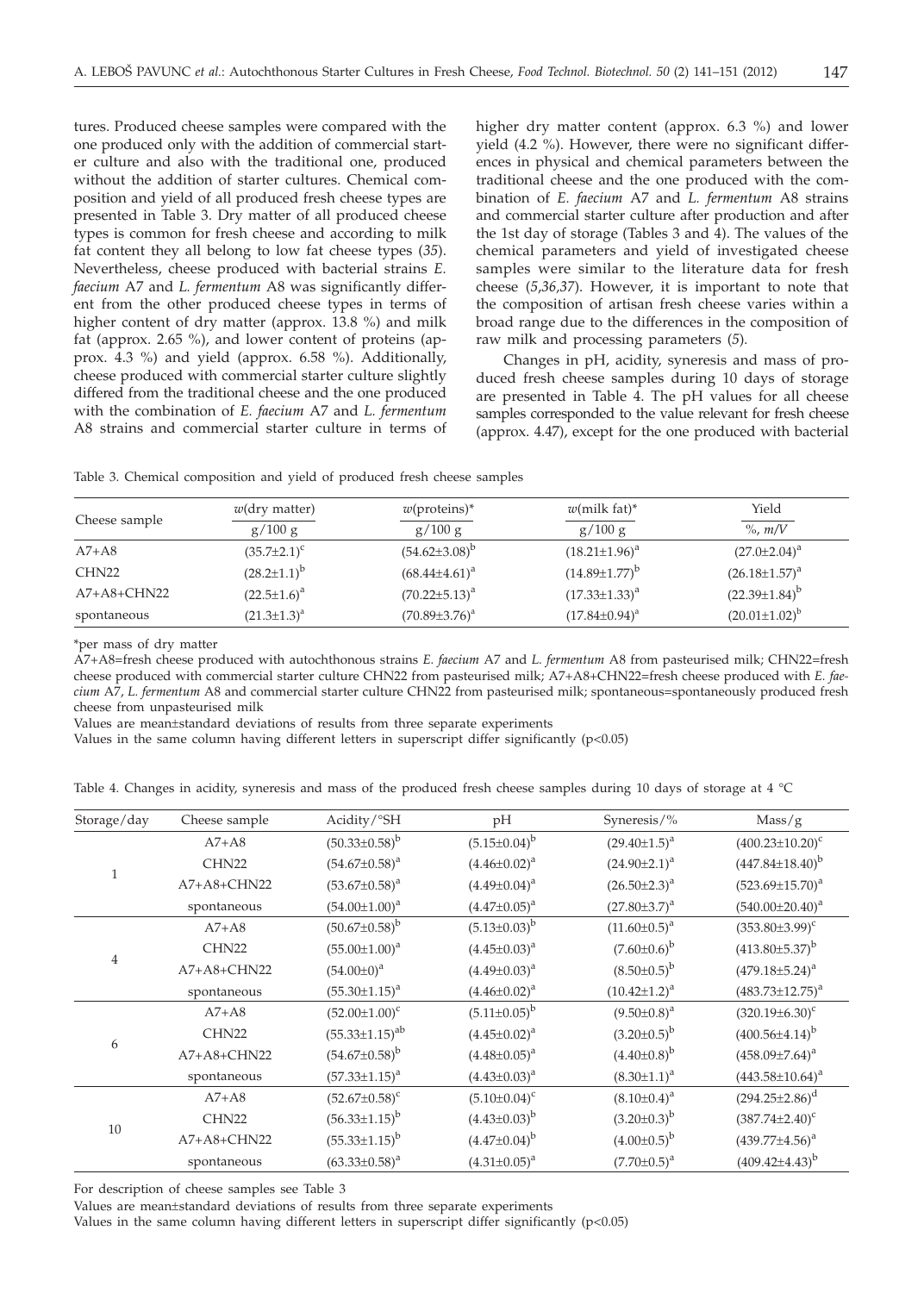strains *E. faecium* A7 and *L. fermentum* A8, which was significantly higher (5.15). Since this cheese was produced without the addition of commercial starter culture, it could be concluded that the addition of *E. faecium* A7 and *L. fermentum* A8 was not sufficient for the fresh cheese production and that the addition of *Lactococcus* strain is necessary for faster development of acidity. During 6 days of storage, there was no significant difference in the pH values among the other three cheese samples, but at the end of storage period, the lowest pH value was determined in the traditional cheese (4.31), which points out the higher post-acidification in the cheese sample that was spontaneously produced with naturally present microbiota and in the absence of controlled process parameters. The increase in acidity was in correlation with the decrease of pH values during storage. There were no significant differences in the percentage of separated whey among the cheese samples after the production, but during storage the lowest syneresis was obtained in the cheese produced with commercial starter culture and in the one produced with a combination of *E. faecium* A7 and *L. fermentum* A8 strains and commercial starter culture (Table 4). The obtained mass values of produced cheese samples were proportional to the yield values (Table 4). During storage, mass values were decreasing as a consequence of whey separation, so at the end of storage time the highest decrease in mass was obtained in the traditional cheese (130 g) and in the one produced with *E. faecium* A7 and *L. fermentum* A8 strains (109 g). This result also points out the influence of commercial starter cultures and controlled cheese production conditions in terms of lower syneresis, which is important because syneresis can cause distortion of cheese appearance and consistency (*5,36*). The

main characteristic of the examined artisan fresh cheese samples obtained by Kirin (*1*) is great variability, especially in fat content and acidity, which results in varying organoleptic quality. Higher acidity obtained in some of those cheese types negatively affected odour and taste. Mean values of pH  $(3.81-4.45)$  and acidity  $(53.6-91.6 \text{ °SH})$ in these cheese samples were higher than in those examined in this work.

As the aim of this work was to produce fresh cheese from the pasteurized milk with the addition of a well- -defined culture under controlled conditions but with aroma and texture characteristics typical for traditional cheese, sensory characteristics of the produced cheese samples were compared with that produced spontaneously during 10 days of storage at 4 °C (Table 5). All cheese samples were described as commercial grade with compact appearance, white colour, pleasant, sour milk odour, soft foliated consistency and mildly sour taste, which are the main characteristics of fresh cheese (*5,36, 37*). Only the cheese sample produced with *E. faecium* A7 and *L. fermentum* A8 strains received significantly lower score for the taste due to the lack of acidity, which was in accordance with the higher pH value (5.15) and also lower score for the consistency, which was evaluated as a compact and firm due to the higher dry matter content. Also, the cheese sample produced with the commercial starter culture significantly differed in terms of odour due to the lack of traditional flavour. Interestingly, cheese sample produced with combination of commercial starter culture and *E. faecium* A7 and *L. fermentum* A8 strains was evaluated as the most similar to the spontaneously produced one and received higher score than the cheese produced only with commercial starter culture because of the absence of traditional aroma.

| Table 5. Sensory evaluation of produced fresh cheese samples during 10 days of storage at 4 °C |  |  |  |  |  |  |  |  |  |
|------------------------------------------------------------------------------------------------|--|--|--|--|--|--|--|--|--|
|------------------------------------------------------------------------------------------------|--|--|--|--|--|--|--|--|--|

|                | Cheese            | Sensory properties (max. points) |                     |                      |                     |                     |                        |
|----------------|-------------------|----------------------------------|---------------------|----------------------|---------------------|---------------------|------------------------|
| Storage/day    | sample            | Appearance (1)                   | Colour (2)          | Odour (3)            | Consistency (4)     | Taste $(10)$        | Total $(20)$           |
|                | $A7+A8$           | $(1.0 \pm 0)^a$                  | $(2.0 \pm 0)^a$     | $(3.0 \pm 0)^a$      | $(3.73 \pm 0.27)^a$ | $(8.0 \pm 0)^{b}$   | $(17.73 \pm 0.54)^b$   |
| $\mathbf{1}$   | CHN <sub>22</sub> | $(1.0 \pm 0)^a$                  | $(2.0 \pm 0)^a$     | $(2.4\pm0)^{b}$      | $(4.0 \pm 0)^{a}$   | $(9.33 \pm 0.67)^a$ | $(18.73 \pm 0.67)^b$   |
|                | A7+A8+CHN22       | $(1.0 \pm 0)^a$                  | $(2.0 \pm 0)^a$     | $(3.0 \pm 0)^a$      | $(4.0\pm0)^{a}$     | $(10.0 \pm 0)^a$    | $(20.0 \pm 0)^a$       |
|                | spontaneous       | $(1.0 \pm 0)^a$                  | $(2.0 \pm 0)^a$     | $(3.0 \pm 0)^a$      | $(4.0\pm0)^{a}$     | $(10.0 \pm 0)^a$    | $(20.0 \pm 0)^a$       |
|                | $A7+A8$           | $(1.0 \pm 0)^a$                  | $(2.0 \pm 0)^a$     | $(3.0 \pm 0)^{a}$    | $(3.73 \pm 0.27)^a$ | $(8.0 \pm 0)^{b}$   | $(17.73 \pm 0.54)^b$   |
| $\overline{4}$ | CHN <sub>22</sub> | $(1.0 \pm 0)^a$                  | $(2.0 \pm 0)^a$     | $(2.4\pm0)^{b}$      | $(4.0 \pm 0)^{a}$   | $(9.33 \pm 0.67)^a$ | $(18.73\pm0.67)^{b}$   |
|                | $A7+A8+CHN22$     | $(1.0\pm0)^{a}$                  | $(2.0 \pm 0)^a$     | $(3.0 \pm 0)^a$      | $(4.0\pm0)^{a}$     | $(10.0 \pm 0)^a$    | $(20.0 \pm 0)^a$       |
|                | spontaneous       | $(1.0\pm0)^{a}$                  | $(2.0 \pm 0)^a$     | $(3.0 \pm 0)^a$      | $(4.0 \pm 0)^a$     | $(9.33\pm0.67)^a$   | $(19.33\pm0.67)^a$     |
| 6              | $A7+A8$           | $(0.93 \pm 0.07)^a$              | $(2.0 \pm 0)^a$     | $(3.0 \pm 0)^{a}$    | $(3.73 \pm 0.27)^a$ | $(8.0 \pm 0)^{b}$   | $(17.66 \pm 1.6)^{bc}$ |
|                | CHN22             | $(0.93 \pm 0.07)^a$              | $(2.0 \pm 0)^a$     | $(2.4 \pm 0)^{b}$    | $(4.0\pm0)^{a}$     | $(9.33\pm0.67)^a$   | $(18.66\pm1.08)^{b}$   |
|                | A7+A8+CHN22       | $(1.0 \pm 0)^{a}$                | $(2.0 \pm 0)^{a}$   | $(3.0 \pm 0)^a$      | $(4.0 \pm 0)^{a}$   | $(10.0 \pm 0)^a$    | $(20.0 \pm 0)^a$       |
|                | spontaneous       | $(0.87 \pm 0.12)^a$              | $(1.6 \pm 0)^{b}$   | $(3.0 \pm 0)^a$      | $(3.2\pm0)^{b}$     | $(8.0 \pm 0)^{b}$   | $(16.67 \pm 0.32)^c$   |
| 10             | $A7+A8$           | $(0.93 \pm 0.07)^a$              | $(1.6 \pm 0)^{b}$   | $(2.0 \pm 0.35)^{b}$ | $(3.2 \pm 0)^{b}$   | $(8.0 \pm 0)^{b}$   | $(16.73 \pm 0.4)^b$    |
|                | CHN <sub>22</sub> | $(0.8 \pm 0)^{b}$                | $(1.73 \pm 0.23)^a$ | $(2.4\pm0)^{b}$      | $(4.0\pm0)^{a}$     | $(9.33 \pm 0.67)^a$ | $(18.26 \pm 0.5)^a$    |
|                | A7+A8+CHN22       | $(1.0\pm0)^{a}$                  | $(2.0 \pm 0)^a$     | $(3.0 \pm 0)^a$      | $(4.0 \pm 0)^{a}$   | $(9.0 \pm 1.0)^a$   | $(19.00 \pm 1.0)^a$    |
|                | spontaneous       | $(0.67 \pm 0.12)^c$              | $(1.6\pm0)^{b}$     | $(2.4\pm0)^{b}$      | $(2.4 \pm 0)^{c}$   | $(7.0{\pm}1.0)^{b}$ | $(14.07 \pm 0.8)^c$    |

For description of cheese samples see Table 3

Values are mean±standard deviations of results from three separate evaluations

Values in the same column having different letters in superscript differ significantly  $(p<0.05)$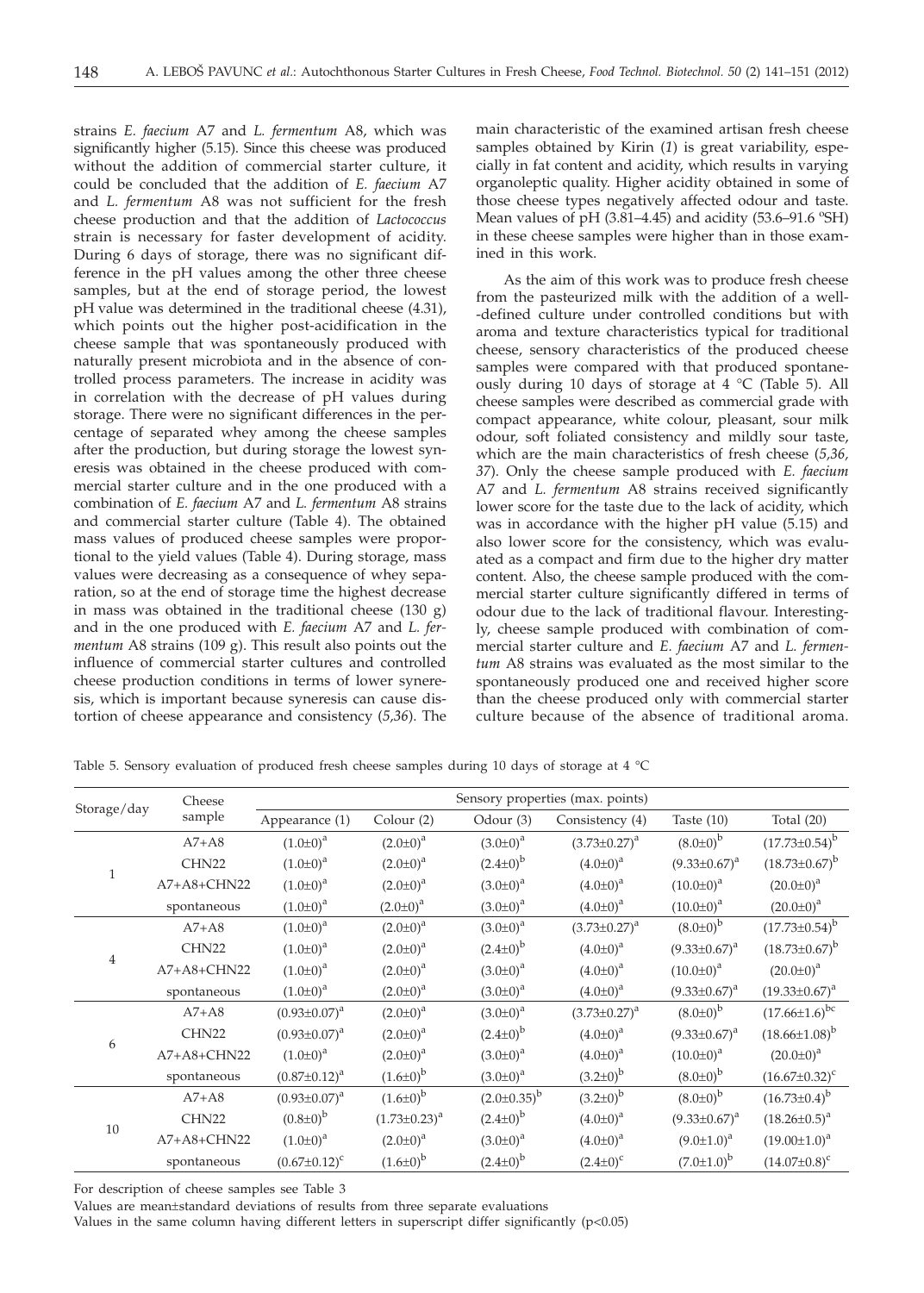During the storage period, the biggest changes in the consistency were observed for the traditional cheese, probably as the consequence of a higher syneresis, which caused lower scores for the appearance at the end of storage period. Other cheese samples showed minimal changes at the end of storage period, which could be attributed to the commercial culture used for the production and to the controlled process of production.

The lactic acid bacteria count during the storage of cheese samples presented in Fig. 3a demonstrates changes in the viable cell count of *E. faecium* A7 and *L. fermentum* A8 strains in the samples and changes in the count of LAB in traditional cheese that are capable of growing on MRS medium at 45 °C (thermophilic LAB), while Fig. 3b presents changes in viable cell count of mesophilic starter cultures in cheese samples and changes in the count of LAB in traditional cheese that are capable of growing on M17 medium at 30 °C (mesophilic lactococci). In the



**Fig. 3.** Viability of bacteria in cheese samples during 10 days of storage tested under two different conditions: a) MRS medium at 45 °C and b) M17 medium at 30 °C. Cheese samples: cheese produced with *Enterococcus faecium* A7 and *Lactobacillus fermentum* A8 (■); cheese produced with commercial starter culture CHN22 (-); cheese produced with *E. faecium* A7, *L. fermentum* A8 and commercial starter culture CHN22  $($ ); spontaneously produced cheese  $(4)$ 

Values are mean±standard deviations of results from three separate experiments

cheese sample produced with the combination of *E. faecium* A7 and *L. fermentum* A8 strains and commercial starter culture, *E. faecium* A7 and *L. fermentum* A8 cell count slightly exceeded the number of mesophilic starter culture cells, by 0.68 log units, suggesting that the milk was a suitable carrier for the tested strains, as high levels were reached during manufacture. Besides, the high rate of total bacterial count in each cheese sample was maintained during the whole storage period. The

number of *E. faecium* A7 and *L. fermentum* A8 cells, in both cheese samples, decreased by approx. 1.02 log units, while the number of mesophilic starter culture cells decreased by approx. 1.2 log units. In the traditionally produced cheese, the number of thermophilic LAB decreased by 0.65 log units and the number of mesophilic lactococci by 0.74 log units.

In order to monitor the presence of all applied bacterial starter culture strains in the produced cheese samples by controlled fermentation, DGGE analysis was performed (Fig. 4). This method is based on the direct extraction of DNA from food sample and subsequent PCR amplification, which enables rapid and reliable bacteria identification (*38–40*). Analysis of the reference strains showed a single, species-specific DGGE band for all of the analyzed cultures. Other, nondominant bands present in DGGE profiles of strains A7 and A8 (lanes 1 and 2) were not obtained when these two strains were mixed together (lane 3), nor when the DNA extracted from cheese samples was amplified (lane 6), so only dominant bends can be considered as positive signals (Fig. 4). DGGE analysis was performed for pure autochthonous and commercial starter cultures used for the fresh cheese production and the obtained patterns were compared with the patterns obtained for cheese samples.



**Fig. 4.** DGGE profiles of reference strains and fresh cheese samples

Lane 1: *Lactobacillus fermentum* A8; lane 2: *Enterococcus faecium* A7; lane 3: *E. faecium* A7+*L. fermentum* A8; lane 4: commercial starter culture CHN22; lane 5: *E. faecium* A7+*L. fermentum* A8+CHN22; lane 6: cheese produced with *E. faecium* A7 and *L. fermentum* A8; lane 7: cheese produced with commercial starter culture CHN22; lane 8: cheese produced with *E. faecium* A7, *L. fermentum* A8 and commercial starter culture CHN22

Therefore, three samples of fresh cheese (the one produced with commercial starter culture, the one produced with *E. faecium* A7 and *L. fermentum* A8 strains, and the one produced with a combination of commercial starter culture and *E. faecium* A7 and *L. fermentum* A8 strains) were also screened by DGGE after direct DNA extraction and PCR amplification. DGGE profiles generated from the cheese samples did not show any differences in the number of bands or migration distance, meaning that all samples showed bands corresponding to the electrophoretic profiles of pure autochthonous and commercial starter cultures (Fig. 4).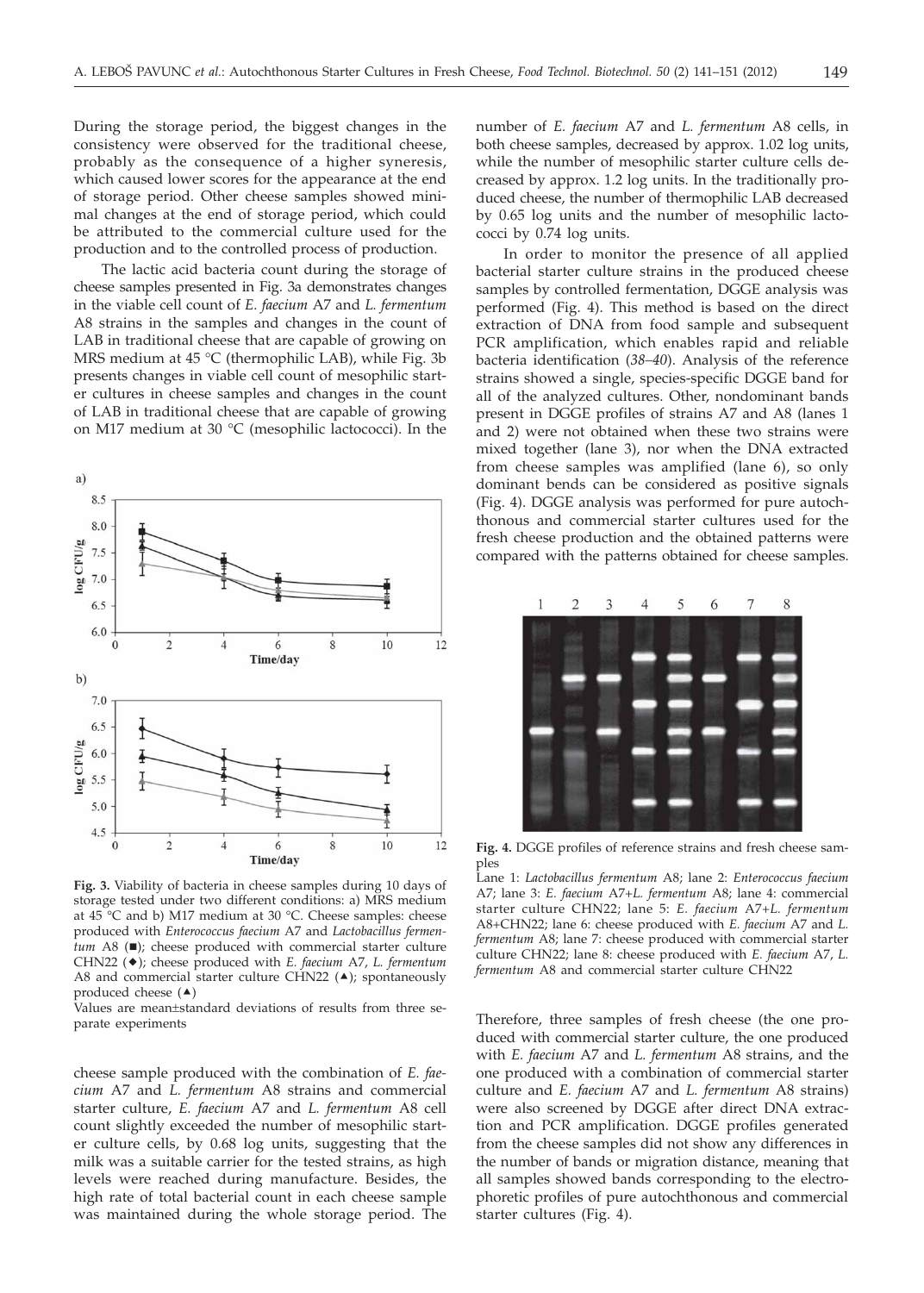#### **Conclusions**

The results of this research indicate that starter culture prepared from selected autochthonous lactic acid strains *Enterococcus faecium* A7 and *Lactobacillus fermentum* A8, in the combination with commercial starter culture, can be successfully used for fresh cheese production in order to achieve specific sensory characteristics, typical for the traditionally made fresh cheese.

# *Acknowledgement*

The authors are grateful for financial support from the Ministry of Science, Education and Sports of the Republic of Croatia (Project: Probiotics, prebiotics and functional starter cultures – 058-0581990-2007).

#### **References**

- *1.* S. Kirin, Domestic fresh soft cheese from Bjelovar, *Mljekarstvo, 59* (2009) 148–154 (in Croatian).
- 2. J. Šušković, B. Kos, J. Beganović, A. Leboš Pavunc, K. Habjanič, S. Matošić, Antimicrobial activity – The most important property of probiotic and starter lactic acid bacteria, *Food Technol. Biotechnol. 48* (2010) 296–307.
- *3.* F. Leroy, L. De Vuyst, Lactic acid bacteria as functional starter cultures for the food fermentation industry, *Trends Food Sci. Technol. 15* (2004) 67–78.
- 4. Lj. Topisirović, M. Kojić, Dj. Fira, N. Golić, I. Strahinić, J. Lozo, Potential of lactic acid bacteria isolated from specific natural niches in food production and preservation, *Int. J. Food Microbiol. 112* (2006) 230–235.
- *5.* W.C. Meijer, H.B. Brandsma: Application of Lactic Acid Bacteria in Dairy Starters. In: *Food Fermentation*, R.M.J. Nout, W.M. de Vos, M.H. Zweitering (Eds.), Wageningen Academic Publishers, Wageningen, The Netherlands (2005) pp. 61– 67.
- *6.* L. González, H. Sandoval, N. Sacristán, J.M. Castro, J.M. Fresno, M.E. Tornadijo, Identificiation of lactic acid bacteria isolated from Genestoso cheese throughout ripening and study of their antimicrobial activity, *Food Control, 18* (2007) 716–722.
- *7.* P. Piraino, T. Zotta, A. Ricciardi, P.L.H. McSweeney, E. Parente, Acid production, proteolysis, autolytic and inhibitory properties of lactic acid bacteria isolated from pasta filata cheeses: A multivariate screening study, *Int. Dairy J. 18* (2008) 81–92.
- *8.* E.B. Hansen, Commercial bacterial starter cultures for fermented foods of the future, *Int. J. Food Microbiol. 78* (2002) 119–131.
- 9. Lj. Topisirović, K. Veljović, A. Terzić-Vidojević, I. Strahinić, M. Kojić, Comparative analysis of antimicrobial and proteolytic activity of lactic acid bacteria isolated from Zlatar cheese, *Genetika, 39* (2007) 125–138.
- *10.* L. Psoni, C. Kotzamanidis, M. Yiangou, N. Tzanetakis, E. Litopoulou-Tzanetaki, Genotypic and phenotypic diversity of *Lactococcus lactis* isolates from Batzos, a Greek PDO raw goat milk cheese, *Int. J. Food Microbiol. 114* (2007) 211–220.
- *11.* G. Zeppa, M.G. Fortina, P. Dolci, A. Acquati, A. Gandini, P.L. Manachini, Characterization of autochthonous lactic acid bacteria from an artisanal Italian cheese, *Acta Agric. Sloven. 84* (2004) 3–9.
- 12. J. Beganović, B. Kos, A. Leboš Pavunc, K. Gjuračić, M. Špoljarec, J. Šušković, Improved sauerkraut production with probiotic strain *Lactobacillus plantarum* L4 and *Leuconostoc mesenteroides* LMG 7954, *J. Food Sci. 76* (2011) M124–M129.
- 13. A. Leboš Pavunc, J. Beganović, B. Kos, A. Buneta, S. Beluhan, J. Šušković, Influence of microencapsulation and transglutaminase on viability of probiotic strain *Lactobacillus helveticus* M92 and consistency of set yoghurt, *Int. J. Dairy Technol*. *64* (2011) 254–261.
- 14. J. Beganović, J. Frece, B. Kos, A. Leboš Pavunc, K. Habjanič, J. Šušković, Functionality of the S-layer protein from the probiotic strain *Lactobacillus helveticus* M92, *Antonie van Leeuwenhoek, 100* (2011) 43–53.
- *15.* C. Bulut, H. Gunes, B. Okuklu, S. Harsa, S. Kilic, H.S. Coban, A.F. Yenidunya, Homofermentative lactic acid bacteria of a traditional cheese, Complek peyniri from Cappadocia region, *J. Dairy Res. 72* (2005) 19–24.
- *16.* T.P. Beresford, N.A. Fitzsimons, N.L. Brennan, T.M. Cogan, Recent advances in cheese microbiology, *Int. Dairy J. 11* (2001) 259–274.
- *17.* I. Sánchez, S. Seseña, L. Palop, Identification of lactic acid bacteria from spontaneous fermentation of 'Almagro' eggplants by SDS-PAGE whole cell protein fingerprinting, *Int. J. Food Microbiol. 82* (2003) 181–189.
- 18. J. Frece, B. Kos, I.K. Svetec, Z. Zgaga, V. Mrša, J. Šušković, Importance of S-layer proteins in probiotic activity of *Lactobacillus acidophilus* M92, *J. Appl. Microbiol. 98* (2005) 285–292.
- *19.* S. Dubernet, N. Desmasures, M. Guéguen, A PCR-based method for identification of lactobacilli at their genus level, *FEMS Microbiol. Lett. 214* (2002) 271–275.
- *20.* B.M. Deasy, M.C. Rea, G.F. Fitzgerald, T.M. Cogan, T.P. Beresford, A rapid PCR based method to distinguish between *Lactococcus* and *Enterococcus*, *Syst. Appl. Microbiol. 23* (2000) 510–522.
- *21.* D. Gevers, G. Huys, J. Swings, Applicability of rep-PCR fingerprinting for identification of *Lactobacillus* species, *FEMS Microbiol. Lett. 205* (2001) 31–36.
- *22.* M. Genay, L. Sadat, V. Gagnaire, S. Lortal, *prtH2*, not *prtH*, is the ubiquitous cell wall proteinase gene in *Lactobacillus helveticus*, *Appl. Environ. Microbiol. 75* (2009) 3238–3249.
- *23.* L. Cocolin, M. Manzano, C. Cantoni, G. Comi, Denaturing gradient gel electrophoresis analysis of the 16S rRNA gene V1 region to monitor dynamic changes in the bacterial population during fermentation of Italian sausages, *Appl. Environ. Microbiol. 67* (2001) 5113–5121.
- *24.* Cheese Determination of Fat Content Van Gulik Method, ISO 3433, International Standard Organisation, Geneva, Switzerland (1975).
- *25.* Milk Determination of the Nitrogen Content (Kjeldahl Method) and Calculation of Crude Protein Content, IDF Standard 20b, International Dairy Federation, Brussels, Belgium (1993).
- *26.* J.A. Lucey, P.A. Munro, H. Singh, Whey separation in acid skim milk gels made with glucono- $\delta$ -lactone: Effects of heat treatment and gelation temperature, *J. Texture Stud. 29* (1998) 413–426.
- *27.* Sensory Evaluation of Dairy Products by Scoring-Reference Method, FIL-IDF Standard 99C, International Dairy Federation, Brussels, Belgium (1997).
- *28.* STATISTICA (Data Analysis Software System), v. 9, Stat-Soft, Inc, Tulsa, OK, USA (2009) (*www.statsoft.com*).
- *29.* Lj. Tratnik: Cheese Making. In: *Milk Technology, Biochem*istry and Microbiology, V. Volarić (Ed.), Croatian Dairy Union, Zagreb, Croatia (1998) pp. 187–342 (in Croatian).
- 30. K. Veljović, A. Terzić-Vidojević, M. Vukasinović, I. Strahinić, J. Begović, J. Lozo *et al.*, Preliminary characterization of lactic acid bacteria isolated from Zlatar cheese, *J. Appl. Microbiol. 103* (2007) 2142–2152.
- *31.* T.M. López-Díaz, C. Alonso, C. Román, M.L. García-López, B. Moreno, Lactic acid bacteria isolated from a hand-made blue cheese, *Food Microbiol. 17* (2000) 23–32.
- 32. B. Kos, J. Šušković, J. Beganović, K. Gjuračić, J. Frece, C. Iannaccone, F. Canganella, Characterization of the three se-